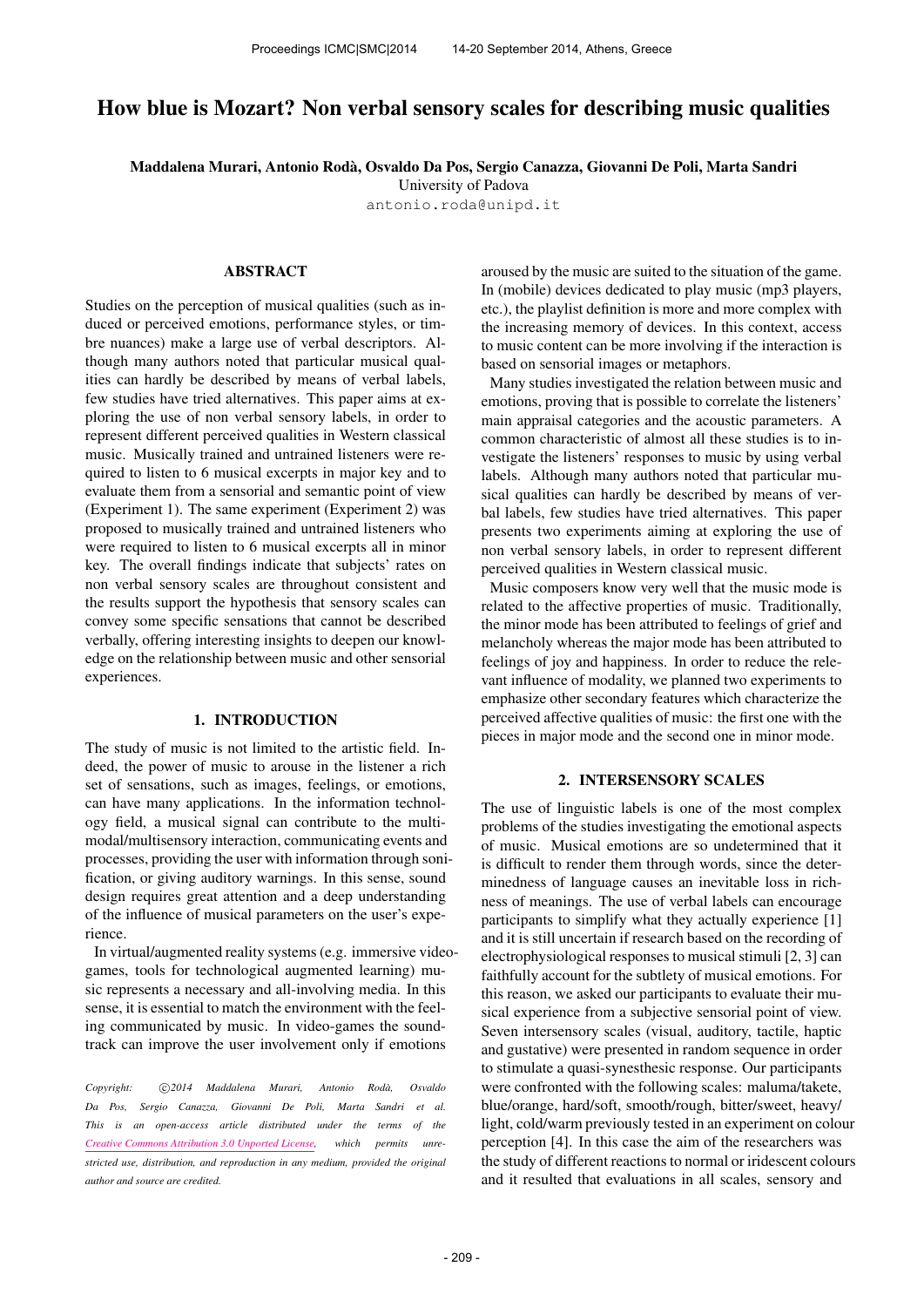semantic, significantly discriminated normal from changeable colours. Another study [5] on unique hues led to the discrimination of four characteristic factors: one including the three verbal scales typical of Osgood's findings, one including warm/cold scale, one characterized by the sensory opposition of dissonant, aloud, and orange against consonant, faint, and turquoise and the last including the glass sandpaper scale, and the light-heavy scale dealing with the sensation of smoothness given by the light sources. These two studies confirmed the hypothesis that the sensory scales used in the evaluation of light sources can show up relevant qualitative aspects otherwise hidden. According to [6], emotional responses to music depend upon whether the musical pieces fulfill perceptual and cognitive expectancies generated from the opening of the piece. These expectations mirror the relationships of harmonic keys in Western music. Musical expectancies result from processing several features, such as harmony, rhythm, melody, and thematic relationships cognitively. This processing is believed to occur automatically at an implicit level [7]. Peretz et al. [8] have shown that emotional responses seem to rest on a very fast acting mechanism, so that 250 ms of music may suffice to distinguish happy from sad excerpts. We believe that multisensory scale can provide a strong support in capturing this unconscious encoding of the musical experience and provide creative and interesting interaction with semantic categorization. As regards the semantic analysis, we decided to rely upon the semantic differential, a type of rating scale designed to measure the connotative meaning of objects, events, and concepts ideated by Osgood and his colleagues [9]. They performed a factor analysis of large collections of semantic differential scales and found three recurring attitudes that people use to evaluate words and phrases: evaluation, potency, and activity. Evaluation can be matched to the adjective pair desirableundesirable. The gentle-violent adjective pair defines the potency factor. Adjective pair active-passive defines the activity factor. These three dimensions of affective meaning were found to be cross-cultural universals in a study of dozens of cultures.

#### 3. EXPERIMENT 1

#### 3.1 Participants

Participants, recruited on a voluntary basis, were 20, of which 12 musicians (age range 17-25, mean age 21.4; 8 women and 4 men) and 8 non-musicians (age range 24-68, mean age 42; 4 women and 4 men).

### 3.2 Stimuli

The musical excerpts were selected from two previous works [10, 11], in which experiments were conducted to study the clustering of the affective qualities of music. For the present study, six songs, representing the main clusters of [11] were chosen. All the selected stimuli are in a major tonality. Each excerpt had a duration of about 30 seconds; a list of the stimuli is reported in AppendixA.



Figure 1. The two forms named maluma (on the left) and takete (on the right) [12].



Figure 2. The two colors that constitute the second sensory scale.

### 3.3 Materials

Sensory scales were first introduced by Da Pos [5] with the aim of substituting Osgood's verbal scales with really sensory ones. For instance, instead of asking the observer where he/she would have placed his/her light impression in the continuum between 'warm and cold' expressed by words, they made the observer feel his/her hands cool or warm by plunging them in cold and warm water. The results obtained confirmed the hypothesis that multisensory scales greatly improve the efficiency of the semantic differential in enlightening the impact that perceived objects and events determine in the human mind. Specifically we prepared the following material:

- maluma takete [12], computer visualization of the two visual forms (cm  $4,3 \times 4, 3$ );
- blue orange, the computer display of the two colors (NCS notation: S 2055-B10G, S 1080-Y70R, cm 4,3 x 4, 3);
- hard soft, a piece of wood of cylindrical shape and a cylinder of polystyrene foam (16x3x3 cm; 16x6x6 cm);
- smooth rough, N 1200 and N 30 sandpapers (cm  $15x10,5$ ;
- bitter sweet: a bitter substance (Zefirus Calma Plant, 2 drops in a small cup) and water with sugar (1 teaspoon of sugar in a small cup);
- heavy light: a dark plastic bottle full of liquid (500) ml) and the same bottle without liquid (5 g). The dull color of the bottle didn't allow participants to distinguish the full from the empty bottle;
- cold warm: one cup of cold water and one cup of warm water (temperature:  $5^{\circ}$  and  $40^{\circ}$ ).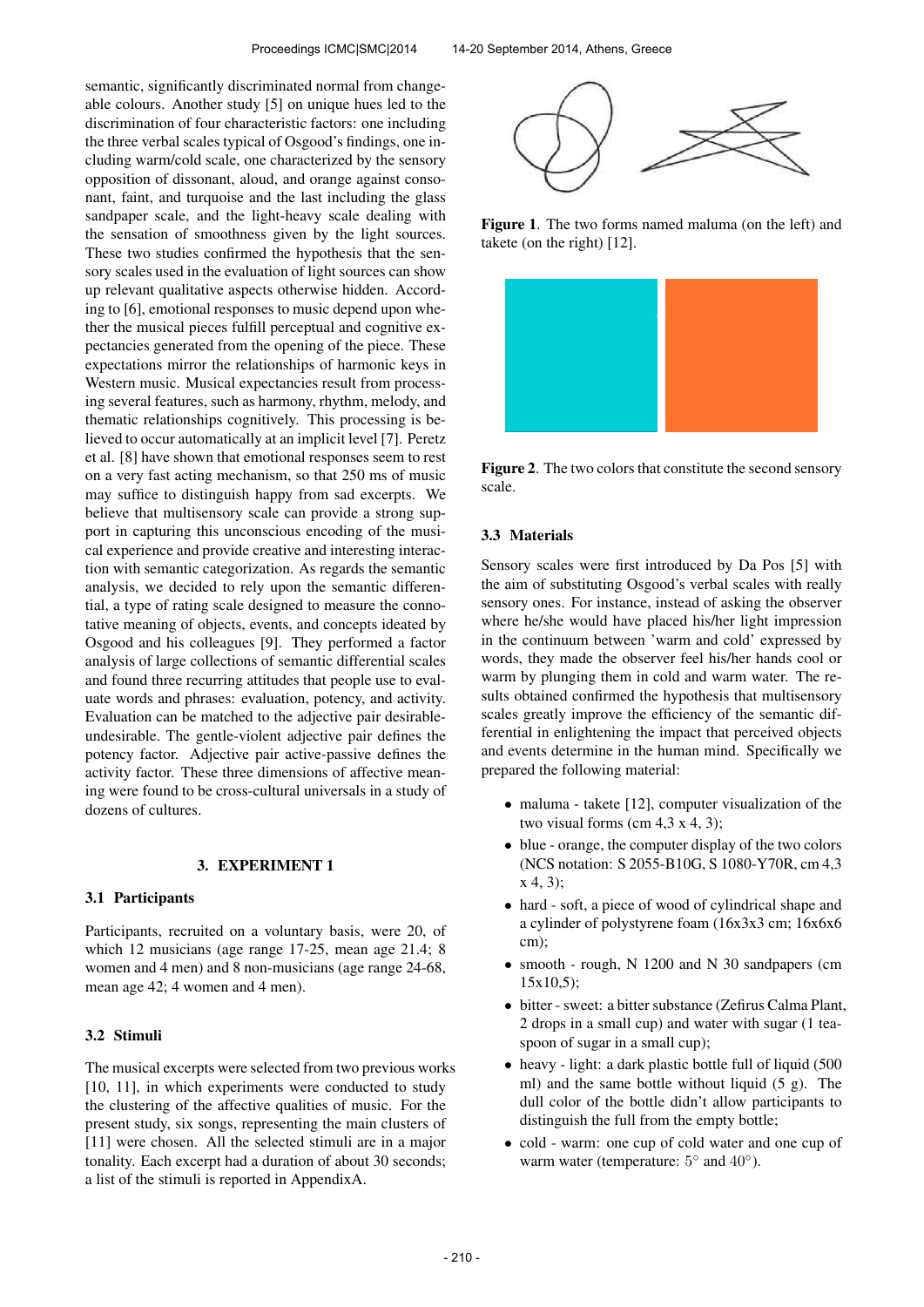#### 3.4 Procedure

The sound files were represented on the computer screen by small icons with the number of the musical excerpts. Participants usually listened for one time to the excerpt (30 seconds), but they had the possibility to listen to the songs as many times as they wanted. To avoid repetition, sensory and semantic scales were administered randomly. The experiment consisted in expressing a subjective judgment on the characteristics of the song heard by placing the cursor inside a horizontal bar at the point that was considered more representative of the listeners feelings. Each excerpt was evaluated along the 20 scales (7 sensory and 13 verbal) and each rate for every scale was registered by participants by clicking on a bar put under the cursor. Once the subjective value was registered, the participant could express the following one.

The average duration of the experiment was 20-25 minutes, but, interestingly enough, musicians tended to complete the task in a longer time. Probably they weighed their answers in a more careful way, since the musical excerpts stirred emotions connected to the autobiographical memory, thus activating more complex associations. To evaluate the expressive characteristics of the excerpts, a new version of Osgood semantic differential was used [13]. We used thirteen verbal scales corresponding to Osgood's three main factors: activity  $(1, 5, 10, 12)$  evaluation  $(2, 4, 12)$ 6, 7, 8, 9), and power (3, 11, 13).

- Active Passive
- Boring Interesting
- Slow Fast
- Superficial Deep
- Tense Relaxed
- Masculine Feminine
- Clear Confused
- Undesirable Desirable
- Brilliant Dark
- Simple Complex
- Shaken Calm
- Intimate Open air
- Gentle Violent

### 3.5 Results

Initially, the average scores for the musicians and the nonmusicians subjects have been separately calculated. The two set of values present a high correlation value  $(r(118)) =$ 0.87,  $p < .001$ , where r is the Pearson's correlation coefficient and p-value is computed using algorithm AS 89 [14]), implying a high agreement between musicians and non-musicians. Then, the following results includes the responses of both groups.

The Cronbach's  $\alpha$  statistic has been computed to test the inter-subjects reliability. Results show that subjects are able to rate music on the seven non-verbal sensory scales in a highly consistent way ( $\alpha = 0.90$ ), i.e. subjects are able to recognize the sensorial stimuli of the non verbal scales and to associate them with musical stimuli in a meaningful way, although this value is slightly lower than the Cronbach's statistic computed for the verbal scales only ( $\alpha$  = 0.96) and for all (both verbal and sensory) the scales ( $\alpha$  = 0.94).

Figure 3 represents the average subjective evaluations on each sensory scale; musical excerpts are reported along the x-axis and are identified with the number listed in Appendix A. In addition, error bars are displayed (standard error of means) for each average value. It can be noted that the musical stimuli are judged very differently on some scales (e.g. maluma-takete), while the differences are less marked on other ones (e.g., hard-soft).

An ANOVA analysis was carried out in order to emphasize the average values that are significantly different. Table 1 shows the significance levels (*p*-value) of the differences between each pairs of musical excerpts. P-values are corrected by means of False Discovery Rate (FDR) using the Benjamini-Hochberg procedure [15], which relies on the p-values being uniformly distributed under the null hypothesis. Accordingly, the procedure consists of sorting the p-values in ascending order, and then dividing each observed p-value by its percentile rank to get an estimated FDR. Stimuli 1 and 4 share the quality maluma, while 2, 3, 5, 6 belong to the category takete. Brahms' violin concerto (1) and Mozart's flute concerto (4) were judged significantly different from all the other excerpts. It's interesting to notice that the pairs of stimuli discriminated by the scale maluma/takete are the same differentiated by the scale light/ heavy. We can hypothesize that the listening of the stimuli aroused in participants an association between maluma and lightness. The sensory scales blue/orange and soft/hard don't convey any significant result; Mozart and Brahms are considered the bluest and the softest stimuli, but the results don't allow us to discriminate between couples of excerpts. The scale smooth/rough enucleates excerpt 6 as the roughest. Brahms' horn trio (6) significantly differs from excerpts 1, 2, 4, 5. Also Bizet (3) is felt rough enough, since it differs significantly from 1, 2 and 4. The scale sweet/bitter is characterized by results very similar to the previous one. Brahms and Bizet are significantly different from stimuli 1 and 4. The sweetest excerpt is Mozart and it differs significantly from stimuli 2, 3 and 6. Also in the scale warm/cold, Brahms and Mozart are considered the warmest pieces, since they differ significantly from every other excerpt. Other significant results regard stimulus 6, which differs significantly from all the other excerpts, since it is considered the coldest.

#### 4. EXPERIMENT 2

#### 4.1 Participants

Participants, recruited on a voluntary basis, were 25, of which 10 musicians (age range 23-47, mean age 37.2; 3 women and 7 men) and 15 non-musicians (age range 24- 77, mean age 56.1; 10 women and 5 men).

### 4.2 Stimuli

Six stimuli were chosen from the Western classical repertoire. Unlike the first experiment, all the selected stimuli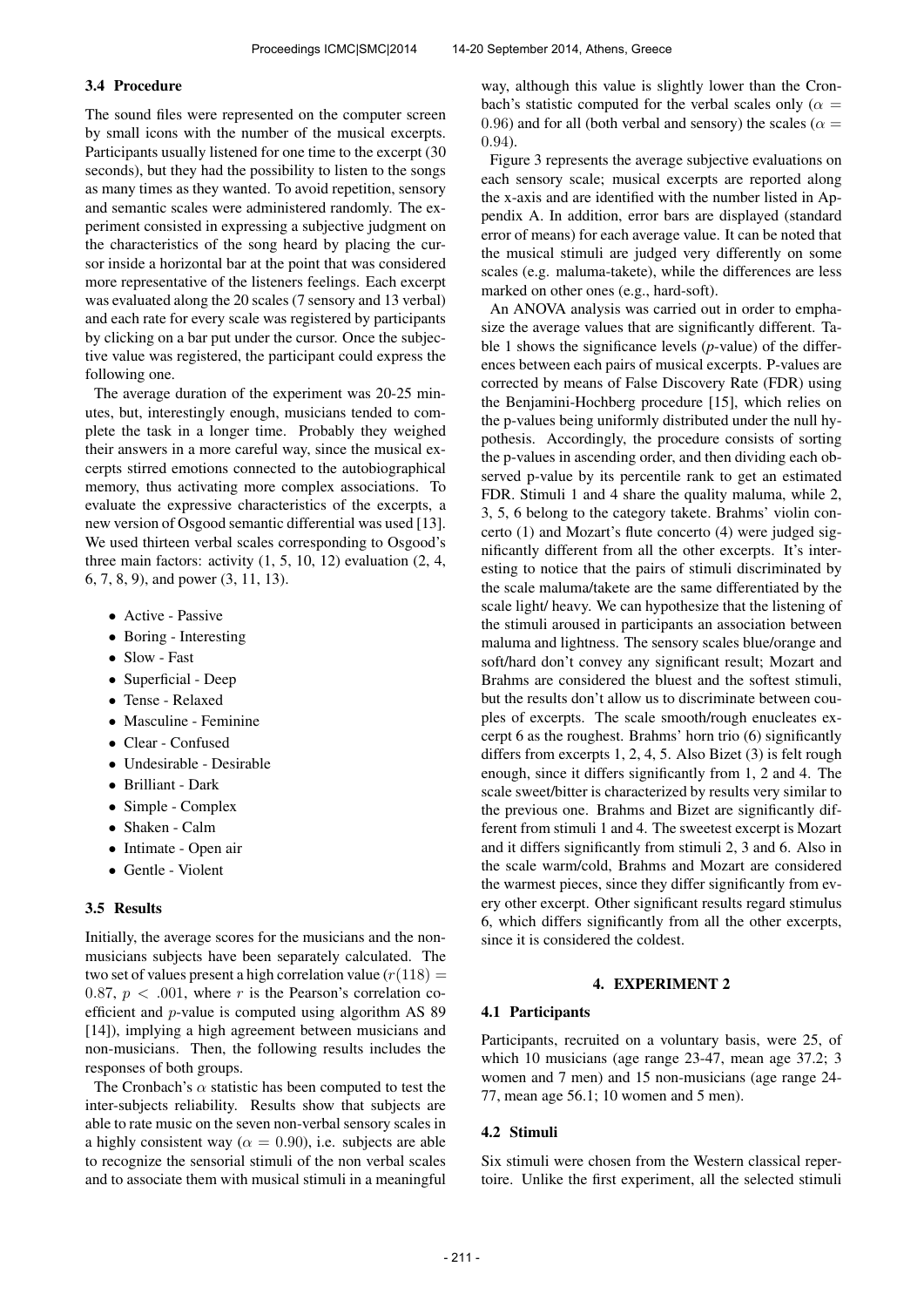Table 1. Significance *p* values with FDR correction of the differences between pairs of excerpts of Experiment 1. Blank cells mean  $p > .05$ 

|         | Ma/Ta   | $B$ l/Or | Ha/So | Sm/Ro   | Bi/Sw   | He/Li   | Co/Wa   |
|---------|---------|----------|-------|---------|---------|---------|---------|
| $1 - 2$ | < 0.001 |          |       |         |         | .002    | .009    |
| $1 - 3$ | < 0.001 |          |       | .005    | .029    | .001    | .018    |
| $1 - 4$ |         |          |       |         |         |         | .019    |
| $1 - 5$ | < 0.001 |          |       |         |         | .010    | .072    |
| $1-6$   | < 0.001 |          |       | $-.001$ | .003    | $-.001$ | $-.001$ |
| $2 - 3$ |         |          |       | .013    |         |         |         |
| $2 - 4$ | $-.001$ |          |       |         | .032    | .001    | $-.001$ |
| $2 - 5$ |         |          |       |         |         |         |         |
| $2 - 6$ |         |          |       | $-.001$ | .037    |         | .005    |
| $3-4$   | < 0.001 |          |       | .020    | .003    | .001    | $-.001$ |
| $3 - 5$ |         |          |       |         |         |         |         |
| $3-6$   |         |          |       |         | .038    |         | .020    |
| $4 - 5$ | < 0.001 |          |       |         |         | .003    | .004    |
| $4-6$   | < 0.001 |          |       | $-.001$ | $-.001$ | < 0.001 | $-.001$ |
| $5-6$   |         |          |       | $-.001$ | .023    |         | .016    |

are in a minor tonality. The first four musical excerpts were chosen from [10]. The fifth and sixth stimuli were chosen because they were thought not to belong either to the category high arousal-negative valence, either to the category low arousal-negative valence as pointed out by Bigand et al. [10] for minor tonalities. Each excerpt had a duration of about 30 seconds; a list of the stimuli is reported in AppendixA.

#### 4.3 Materials and procedure

Materials and procedure are the same of Experiment 1.

#### 4.4 Results

The average scores separately computed for the musicians and the non-musicians subjects present a high correlation value  $(r(118) = 0.86, p < .001$ , where r is the Pearson's correlation coefficient and p-value is computed using algorithm AS 89 [14]), implying a high agreement between musicians and non-musicians. Then, the following results include the responses of both groups.

The Cronbach's  $\alpha$  statistic shows that subjects of Experiment 2 rated the musical excerpts on the seven non-verbal sensory scales in a highly consistent way ( $\alpha = 0.90$ ), as for Experiment 1, a value that is slightly lower than the Cronbach's statistic computed for the verbal scales only  $(\alpha = 0.95)$  and for all (both verbal and sensory) the scales  $(\alpha = 0.93)$ .

Figure 4 represents the average subjective evaluations on the scale indicated for each musical excerpt examined. In addition, error bars are displayed (standard error of means).

Table 2 shows the significance levels (p) of the differences between pairs of tracks. Two couples of excerpts are significantly differentiated in every sensory scale (3-5; 4-5). This means that Bach's Badinerie (5) is felt as juxtaposed both to Chopin's Prelude (3) and to Liszt's Tasso (4) and these pairs of stimuli are seen as opposites. Another interesting juxtaposition regards excerpts 1 and 3, which significantly differ in almost every sensory scale except the

Table 2. Significance *p* values with FDR correction of the differences between pairs of excerpts of Experiment 2. Blank cells mean  $p > .05$ 

|         | Ma/Ta     | Bl/Or   | Ha/So     | Sm/Ro   | Bi/Sw   | He/Li   | Co/Wa |
|---------|-----------|---------|-----------|---------|---------|---------|-------|
| $1 - 2$ |           | $-.001$ |           | $-.001$ | .002    | .001    |       |
| $1 - 3$ | .001      | < 0.01  | .001      | $-.001$ | .015    | .001    |       |
| $1 - 4$ |           | $-.001$ |           | $-.001$ | .029    | .002    |       |
| $1-5$   |           |         | .016      |         | .001    | .004    | .013  |
| $1-6$   |           | .050    |           |         |         |         |       |
| $2 - 3$ | .047      |         | .020      |         |         |         |       |
| $2 - 4$ |           |         |           |         |         |         |       |
| $2 - 5$ |           | .050    | $-.001$   | < 0.001 | < 0.001 | < 0.001 |       |
| $2 - 6$ |           |         |           | .008    | < 0.01  | < 0.01  |       |
| $3 - 4$ |           |         | .020      | .042    |         |         |       |
| $3 - 5$ | ${<}.001$ | .050    | ${<}.001$ | $-.001$ | < 0.001 | < 0.001 | .013  |
| $3-6$   | .012      |         | .001      | $-.001$ | $-.001$ | .002    | .024  |
| $4 - 5$ | .011      | .050    | < 0.001   | $-.001$ | < 0.001 | < 0.001 | .039  |
| $4-6$   |           |         |           | .042    | < 0.01  | .006    |       |
| $5-6$   |           |         | .007      | .008    | .002    | .006    |       |

cold/warm scale. The sensory scale maluma/takete significantly differentiates excerpt 3 (Chopin) from 1 (Mozart), 2 (Wagner), 5 (Bach) and 6 (Rossini). This implies that Chopin's Prelude is felt as the sharpest excerpt and this is probably due to the particularly percussive style chosen by the pianist. Also excerpt 4 (Liszt) and 5 (Bach) are significantly differentiated by the sensory scale maluma/takete. As regards the sensory scale blue/orange, it is interesting to notice how Mozart (1) and Bach (5) are considered the bluest excerpts. Mozart significantly differs from stimuli 2, 3, 4 and 6, while Bach significantly differs from 3 and 4. The scale hard/soft particularly discriminates stimulus 5 (Bach). This excerpt is considered the softest one, since it differs significantly from every other stimulus. The same happens for 3 (Chopin), considered the hardest, and significantly differentiated from every other stimulus. As regards the scales smooth/rough, bitter/sweet and heavy/light, significant differences can be seen between excerpts 1, 5, 6 and 2, 3, 4 respectively. This result is particularly relevant for the fact that the group formed by tracks 1, 5, 6 is characterized by smoothness, sweetness and lightness as opposed to the roughness, bitterness and heaviness of the other triad. Inside the scale smooth/rough, even excerpt 3 is differentiated from 4, thus emphasizing the roughness of Chopin's Prelude as opposed to Liszt's symphonic poem. As regards the scale cold/warm, the key excerpt is n. 5, which is felt as the warmest and which is significantly different from stimuli 1, 3 and 4. In this scale we don't find extreme values, since it is characterized by great inter-participants variability, determining similar average values. Strangely enough, Wagner is perceived as warmer than Mozart and this is probably due to the fact that this excerpt is perceived as more violent and the heat was intended as a quality associated with burning.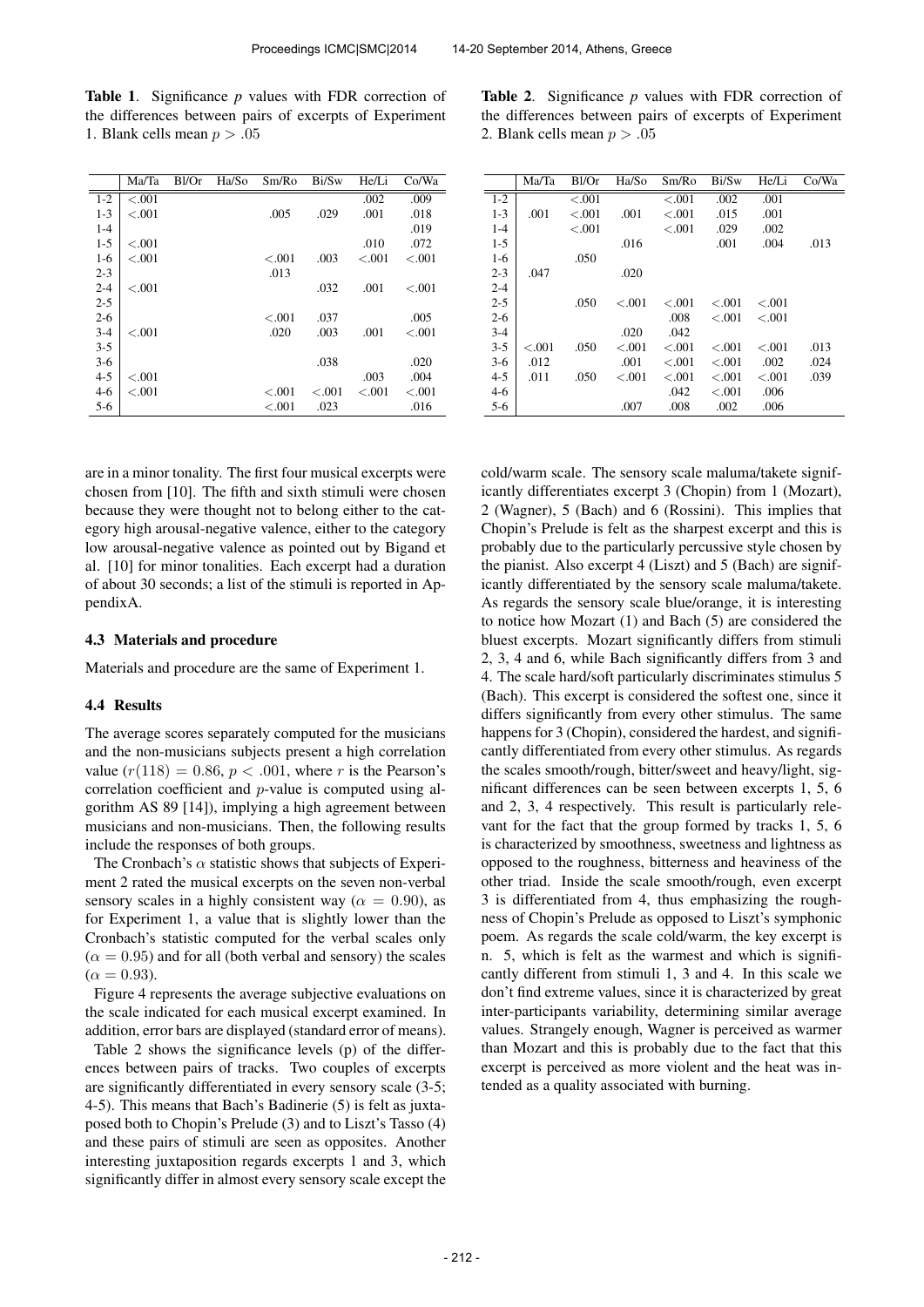#### 5. DISCUSSION

In both experiments sensory scales tend to configure according to a similar scheme with great consistency. In particular, it is interesting to notice how the quality maluma always couples with blue, while the quality takete always couples with orange. The only exception regards excerpt 2 in Experiment 2, R. Wagner, Tristan, Act 3, in which the quality orange and maluma are associated, even if with very low values. Besides, in both experiments, Mozart (flute concerto and piano concerto) is evaluated as the bluest and most maluma composer, together with Bach (Badinerie) and Brahms (violin concerto).

As regards the sensory scales, we see how the scales maluma/takete, smooth/rough, sweet/bitter and light/heavy provide significant values; participants labelled the excerpts with great consistency. More problematic are the scales blue/orange and soft/hard; these two scales don't provide significant values, apart from the blue quality of Mozart's piano concerto and Bach's Badinerie and the soft quality of Brahms' violin concerto and Mozart's flute concerto. This result is partially in contrast with research based on the association between music and colours. Researchers of the University of Berkeley found that people tend to pair faster-paced music in a major key with lighter, more vivid, yellow colours, whereas slower-paced music in a minor key is more likely to be teamed up with darker, greyer, bluer colours. US and Mexican participants were asked to choose colours that were most/least consistent with 18 selections of classical orchestral music by Bach, Mozart, and Brahms. In both cultures, faster music in the major mode produced colour choices that were more saturated, lighter, and yellower whereas slower, minor music produced the opposite pattern, characterized by desaturated, darker, and bluer colours [16]. This association of faster-paced music in major key with yellow colours is not confirmed in our study, since none of the excerpts in major key is significantly characterized by the orange quality. On the contrary, it is confirmed the association of blue colours with music in the minor mode.

In order to observe the interaction of the semantic scales with the sensory ones, Table 3 and 4 show the qualities of the six excerpts of Experiment 1 and 2, based on the subjects' evaluation. In particular, only rates significantly different from 50 (the middle point of the evaluation scale) are reported. It's interesting to notice how Bizet (3 Exp 1), Brahms' horn trio (6 Exp 1), Chopin (3 Exp 2) and Liszt (4 Exp 2), described verbally with the same characteristics, (active, interesting, fast, deep, tense, masculine, complex, shaken, open air and violent), receive significantly different sensorial connotations. This makes us suppose that sensory scales can convey some specific sensations that cannot be described verbally. Both Brahms and Chopin are in ternary rhythm with significant changes from ternary to binary subdivision, they share a similar articulation (many notes played marcato) performed by the violin and by the right hand of the pianist and a common accompaniment based on repeated piano octaves. Participants were however able to recognize a slight sensory difference between the two pieces, represented by Chopin's

Table 3. The qualities of the six excerpts of Experiment 1, based on the subjects' evaluation. Blank cells mean that no significant trend has been found.

| 1                | $\overline{c}$   | 3                | 4           | 5                | 6           |
|------------------|------------------|------------------|-------------|------------------|-------------|
| maluma           | takete           | takete           | maluma      | takete           | takete      |
|                  |                  |                  |             |                  |             |
| soft             |                  |                  | soft        |                  |             |
| smooth           | smooth           |                  | smooth      | smooth           | rough       |
| sweet            |                  |                  | sweet       |                  | bitter      |
| light            |                  |                  | light       |                  | heavy       |
| warm             |                  |                  | warm        |                  | cold        |
|                  | Active           | Active           | Passive     | Active           | Active      |
|                  | Interesting      | Interesting      | Interesting | Interesting      | Interesting |
| Slow             | Fast             | Fast             | Slow        | Fast             | Fast        |
|                  | Superficial      | Deep             | Deep        | Superficial      | Deep        |
| Relaxed          |                  | Tense            | Relaxed     |                  | Tense       |
| Feminine         |                  | Masculine        | Feminine    |                  | Masculine   |
| Clear            | Clear            |                  | Clear       | Clear            |             |
| Desirable        | Desirable        | Desirable        | Desirable   | Desirable        |             |
|                  | <b>Brilliant</b> | <b>Brilliant</b> |             | <b>Brilliant</b> |             |
| Simple           |                  | Complex          | Simple      | Simple           | Complex     |
| C <sub>alm</sub> | Shaken           | Shaken           | Calm        | Shaken           | Shaken      |
| Intimate         | Open air         | Open air         | Intimate    | Open air         |             |
| Gentle           | Gentle           |                  | Gentle      | Gentle           | Violent     |

higher hardness, due to the presence of many accents, and by Brahms' higher coldness, due to the obsessiveness of the rhythmic configuration. Another interesting result deriving from sensory scales is represented by the apparent unusual association of the quality takete with the quality smooth applied to Vivaldi (2 Exp 1) and Boccherini (5 Exp 1). Also in this case participants' evaluation seems to recall timbral elements; the staccato and pizzicato generate an idea of sharpness delimiting only the contours of an ideal figure perceived as covered by a smoothly surface. Comparing the two Mozart excerpts (4 Exp 1 and 1 Exp 2) we see that they have 12 features in common. Once more, sensory scales allow us to discriminate between two apparently similar stimuli. The flute concerto differs from the piano concerto in softness, smoothness, sweetness, lightness and warmness, while, from the verbal point of view, we can recognize their diversity only from the higher darkness of the piano concerto. In this case, the qualities underlined by sensory scales offer us some hints about the general mood of the piece, allowing some insights into the depressive and sombre atmosphere of the second excerpt. Also Brahms' violin concerto (1 Exp 1) and Bach's Badinerie (5 Exp 2) have 12 features in common, but in this case, sensory scales report a similarity which is not matched by verbal scales. Verbal scales are crucial in discriminating the swiftness and brilliantness of Bach, but the sensory scales provide useful information about timbral aspects, since both stimuli are played by two wind instruments (oboe and flute) with a particularly warm, soft and rich sound. Further research is needed to confirm our hypothesis on the kind of information provided by sensory scales. In particular, it is interesting to verify which kind of metric relations (if any) can be found between the sensory scales (e.g., see [17]). This step could further the definition of a low-dimensional sensory space, to be used in music information retrieval applications.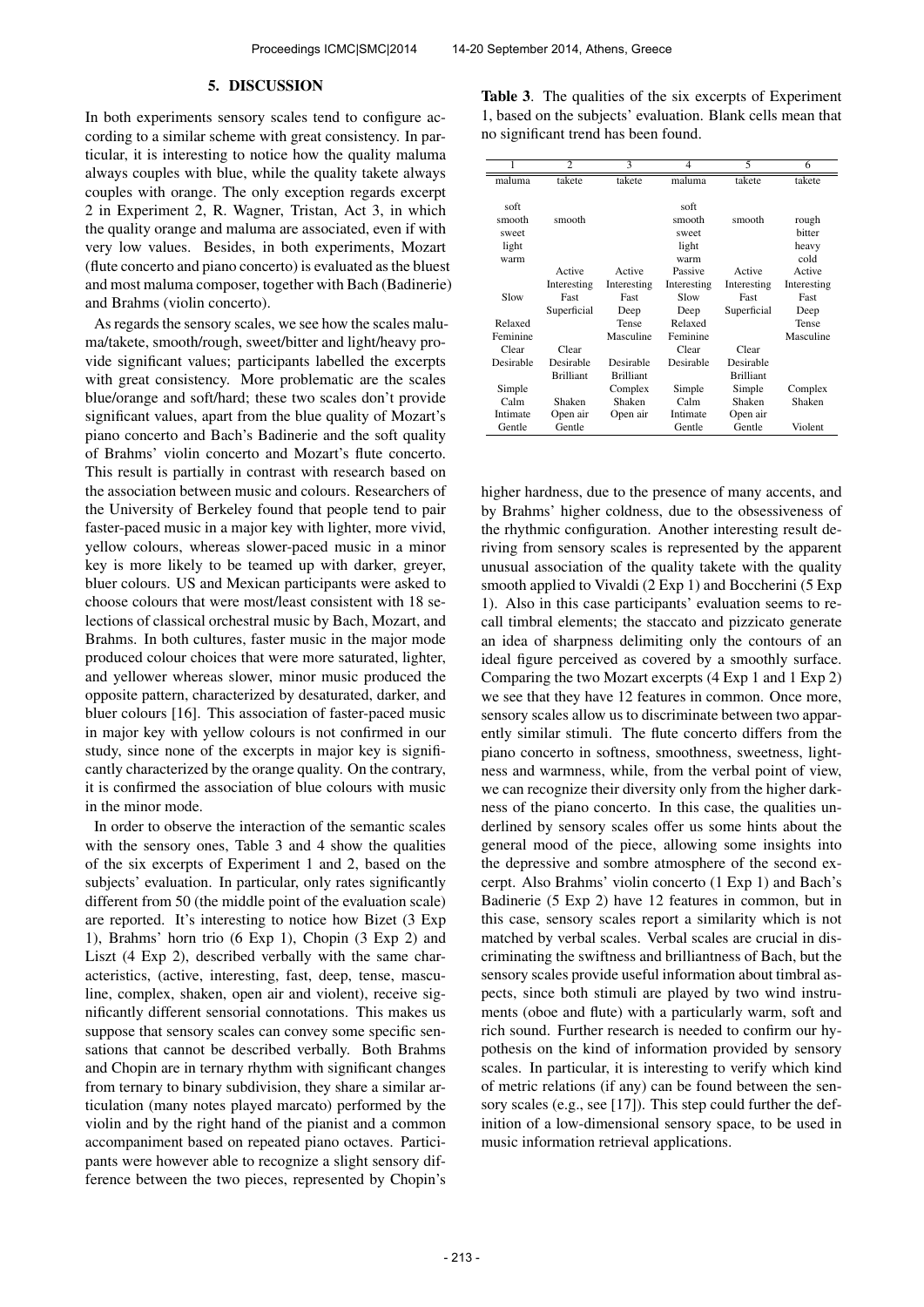Table 4. The qualities of the six excerpts of Experiment 2, based on the subjects' evaluation. Blank cells mean that no significant trend has been found.

| 1           | $\overline{c}$ | 3           | $\overline{4}$ | 5                | 6                |
|-------------|----------------|-------------|----------------|------------------|------------------|
| maluma      |                | takete      |                | maluma           |                  |
| blue        |                |             |                | <b>blue</b>      |                  |
|             |                | hard        |                | soft             |                  |
| smooth      | rough          | rough       |                | smooth           |                  |
|             | hitter         | hitter      | hitter         | sweet            | sweet            |
|             | heavy          | heavy       | heavy          | light            |                  |
|             |                |             |                | warm             | warm             |
|             | Active         | Active      | Active         | Active           | Active           |
| Interesting | Interesting    | Interesting | Interesting    | Interesting      | Interesting      |
| Slow        | Slow           | Fast        | Fast           | Fast             | Fast             |
| Deep        | Deep           | Deep        | Deep           | Deep             |                  |
| Relaxed     | Tense          | Tense       | Tense          | Relaxed          | Tense            |
|             | Masculine      | Masculine   | Masculine      | Feminine         |                  |
| Clear       |                |             |                | Clear            | Clear            |
| Desirable   |                |             |                | Desirable        | Desirable        |
| Dark        | Dark           |             |                | <b>Brilliant</b> | <b>Brilliant</b> |
| Simple      | Complex        | Complex     | Complex        | Simple           |                  |
| Calm        | Shaken         | Shaken      | Shaken         |                  | Shaken           |
| Intimate    |                |             | Open air       |                  | Open air         |
| Gentle      |                | Violent     | Violent        | Gentle           |                  |

### 6. CONCLUSIONS

Two experiments were carried out in order to test the possibility of describing music through non verbal sensory scales. The overall findings indicate that subjects' rates on sensory scales are consistent and the results support the hypothesis that sensory scales can convey some specific sensations that cannot be described verbally, offering interesting insights to deepen our knowledge on the relationship between music and other sensorial experiences.

### Acknowledgments

The authors wish to acknowledge prof. Alessandro Paccagnella, DEI - University of Padova, for helpful discussions and suggestions.

## 7. REFERENCES

- [1] K. Scherer, "Affect bursts," in *Emotions: Essays on emotion theory*, S. van Goozen, N. E. van de Poll, and J. A. Sergeant, Eds. Erlbaum, 1994, pp. 161–196.
- [2] S. Khalfa, I. Peretz, J. P. Blondin, and M. Robert, "Event-related skin conductance responses to musical emotions in humans," *Neuroscience Letters*, vol. 328, pp. 145–149, 2002.
- [3] C. L. Krumhansl, "An exploratory study of musical emotions and psychophysiology," *Canadian Journal of Experimental Psychology*, vol. 51, pp. 336–353, 1997.
- [4] O. Da Pos, P. Fiorentin, A. Scroccaro, A. Filippi, C. Fontana, E. Gardin, and D. Guerra, "Subjective assessment of unique colours as a tool to evaluate colour differences in different adaptation conditions," in *Proc. of CIE Centenary Conference "Towards a New Century of Light"*, Paris, 2013, p. 488.
- [5] O. Da Pos and M. Pietto, "Highlighting the quality of light sources," in *Proc. of the 2nd CIIE Expert Symposium on Appearance - When Appearance meets Lighting*, Ghent, 2010, pp. 161–163.
- [6] L. Meyer, *Emotion and Meaning in Music*. The University of Chicago Press, 1956.
- [7] B. Tillmann, J. Bharucha, and E. Bigand, "Implicit learning of tonality: A self-organizing approach," *Psychological Review*, vol. 107, pp. 885–913, 2000.
- [8] I. Peretz, L. Gagnon, and B. Bouchard, "Music and emotion: Perceptual determinants, immediacy and isolation after brain damage," *Cognition*, vol. 68, pp. 111– 141, 1998.
- [9] C. E. Osgood, G. J. Suci, and P. H. Tannenbaum, *The measurement of meaning*. Urbana, University of Illinois Press, 1957.
- [10] E. Bigand, S. Vieillard, F. Madurell, J. Marozeau, and A. Dacquet, "Multidimensional scaling of emotional responses to music: The effect of musical expertise and of the duration of the excerpts," *Cognition and Emotion*, vol. 19, no. 8, pp. 1113–1139, 2005.
- [11] S. Canazza, G. De Poli, and A. Rodà, "Emotional response to major mode musical pieces: score-dipendent perceptual and acoustic analysis," in *8th Sound and Music Computing Conference*, Padova, Italy, 6-9 July 2011.
- [12] W. Köhler, Gestalt psychology, 2nd ed. New York, Liveright, 1929.
- [13] O. Da Pos, V. D. Degan, D. Pultrone, and I. Ciraci, "Towards a psychology of normal and iridescent colours," in *Proc. of the 12th International AIC Colour Congress*, Newcastle, 2013, p. 221.
- [14] D. J. Best and D. E. Roberts, "Algorithm as 89: The upper tail probabilities of Spearman's rho," *Applied Statistics*, vol. 24, pp. 377–379, 1975.
- [15] Y. Benjamini and Y. Hochberg, "Controlling the false discovery rate: a practical and powerful approach to multiple testing," *Journal of the Royal Statistical Society B.*, vol. 57, pp. 289–300, 1995.
- [16] S. Palmer, K. Schloss, Z. Xu, and L. Prado-León, "Music–color associations are mediated by emotion," in *Proc. of the National Academy of Sciences of the United States of America*, vol. 110, no. 22, 2013, pp. 8836–8841.
- [17] Q. Zaidi, J. Victor, J. McDermott, M. Geffen, S. Bensmaia, and T. A. Cleland, "Perceptual spaces: Mathematical structures to neural mechanisms." *The Journal of Neuroscience*, vol. 33, no. 45, pp. 17 597–17 602, 2013.
- [18] A. Rodà, S. Canazza, and G. D. Poli, "Clustering affective qualities of classical music: beyond the valencearousal plane," *IEEE Trans. on Affective Computing*, (pre-print).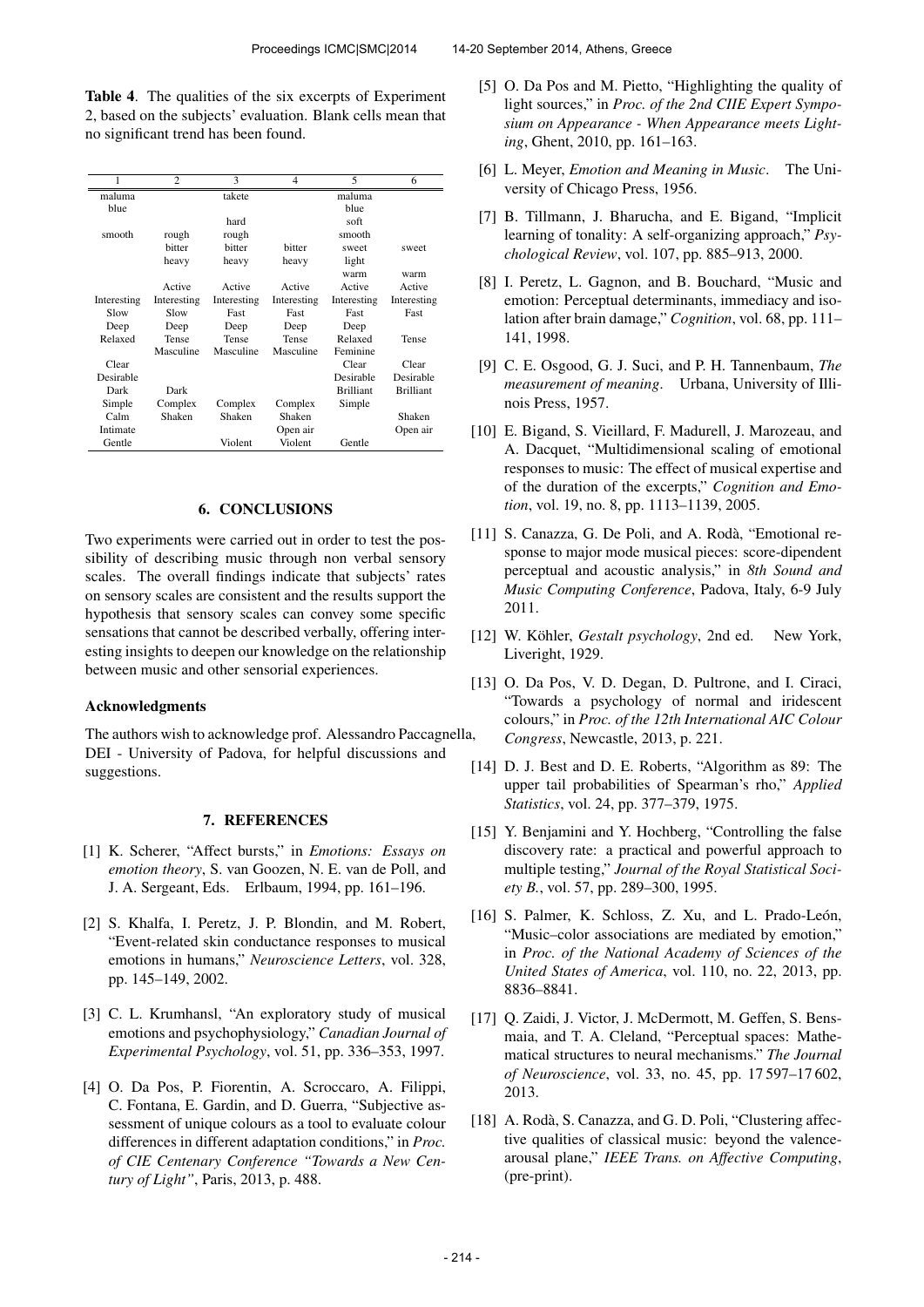### A. APPENDIX: DESCRIPTION OF THE MUSICAL **EXCERPTS**

Experiment 1. [18]

1 - J. Brahms - Violin Concert in D major, op. 77, Adagio. Thematic exposition on the oboe of a slow, pure melodic line, built on the tonic major chord, and standing apart above a timbrally rich, sustained orchestra. The doubling of lines serves to reinforce the fullness of sound of the whole.

2 - A. Vivaldi - Trio Sonata in C major, RV82, Allegro. Vigorous and cheerful passage, characterized by a thematic development entrusted to the combination of lute and violin. The violin plays rapid trills, thus complementing the lute's quick, athletic ornaments with its own sharp notes. The ascending tone is emphasized by the intensive use of progressions enriched by the continuous dialogue between lute and violin.

3 - G. Bizet - Symphony no. 1 in C major, Allegro vivo. The work starts with an opening tutti full of strength and force, like a brisk announcement. This bold first idea is answered by a timid pp reply by the winds which are soon harassed again by the tutti repeating the same announcement this time leading to G major.

4 - W. A. Mozart - Flute Concerto G Major, II. Andante non Troppo. Gentle and relaxed theme developed by the flute through an expanse figuration of demisemiquavers. The orchestra accompanies this quiet moment with soft pizzicato and tender eight notes, while the violin answers the flute with responding demisemiquavers figurations.

5 - L. Boccherini - String Quintet in E major, op. 11, no. 5, Minuetto. This popular piece is full of grace and elegance. The dance rhythm is underlined by the upbeat quarter line in the first violin embellished by a characteristic grace note.

6 - J. Brahms - Trio, piano, violin, and horn, mvt 2. Repetition of a thematic rhythmic motif, above major key harmony, punctuated by brass effects, at a rapid tempo and with a very rich sound. The sonority of the French horn enriches the timbral quality of the ensemble, and the structure of the piece is reinforced by the presence of transposed harmonic progressions.

### Experiment 2. [18]

1 - W. A. Mozart, Piano concerto Adagio, K 488. Theme in a minor key, played at a very slow tempo. Melancholic trochaic rhythm characterized by a large intervallic distance between sounds grouped by the left hand, and the melody in the high register of the right hand, creating a void in the middle of the range which reinforces the desolate aspect of the theme.

2 - R. Wagner, Tristan, Act 3. Declamation in the low register of the strings of the orchestra. Very strong harmonic tension within a minor key with on the 6th chord against a dissonant second. Slow and dilated tempo. The upper parts ascend in pitch by chromatic movement, with unresolved intervallic tensions. The absence of a bass creates a feeling of vertigo and of ascension into infinity.

3 - F. Chopin, Prelude 22. Motif in the low register of the piano repeated obsessively and characterized by pounding octaves in the left hand, dissonant harmonies, and accompanied in the right hand by a panting rhythm, accentuating the weak part of the beat, and breaking up the violent and hopeless discourse of the left hand.

4 - F. Liszt, Tasso Lamento and Trionfo (from letter A allegro strepitoso). Powerful orchestral line develops tense minor harmonies on a choppy rhythm and at a rapid tempo, supported by the entry of the percussion.

5 - J. S. Bach, Badinerie from Orchestral Suite n. 2 BWV 1067. Exposition of the main theme by the flute in the typical dance rhythm characterized by a joyous and light feeling. The orchestral accompaniment is very simple and elegant.

6 - G. Rossini, La Gazza Ladra (The Thieving Magpie) - Allegro con brio. Particularly fast and tense orchestral passage characterized by frequent accents and chromatic contrasts. Triplets figurations in the violins and violas are punctuated by the other strings playing a very pressing and obstinate rhythm.